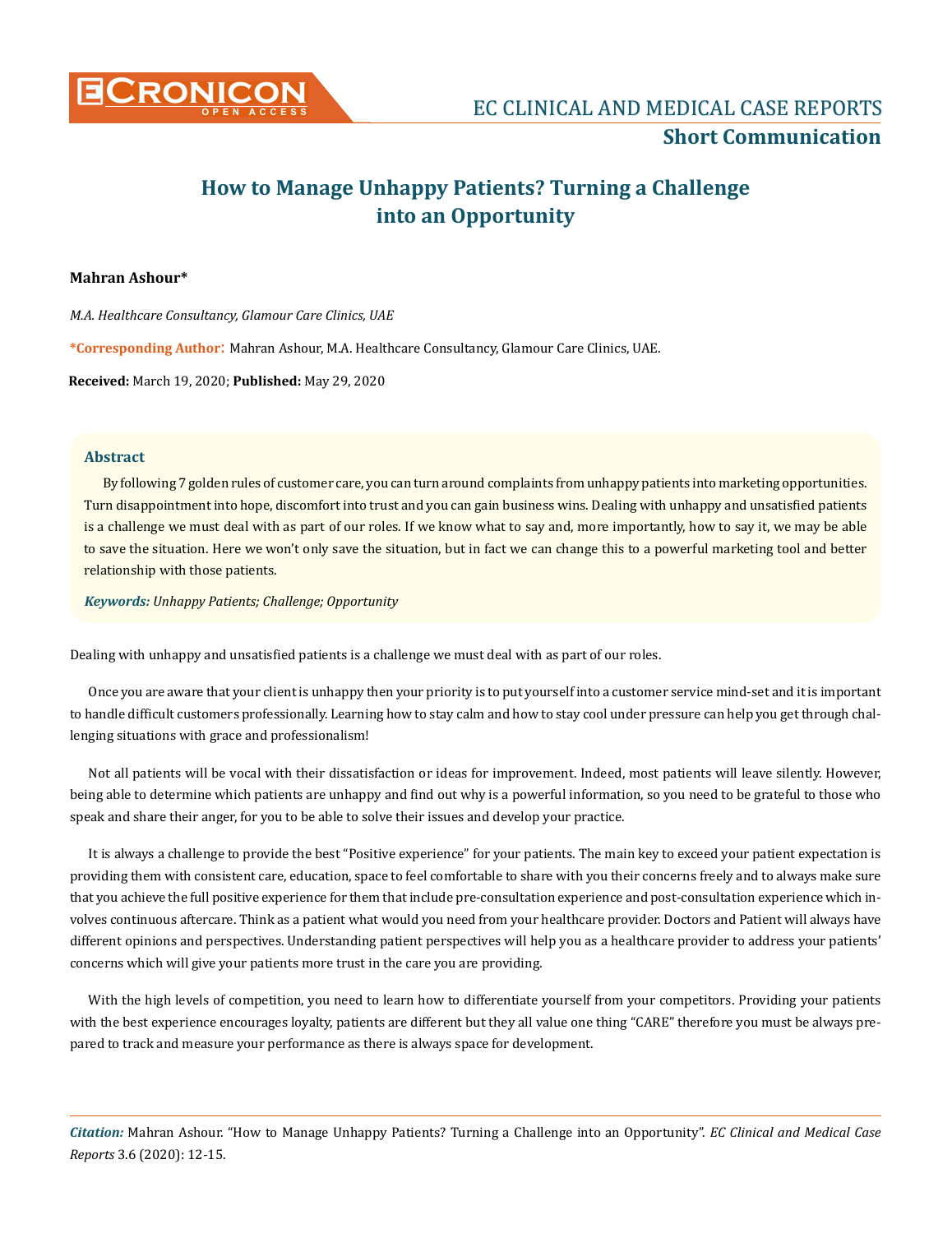Dealing with unhappy and unsatisfied patients is a real challenge and many of us must deal with them as part of our roles, and we know, it's never been easy. But if we know what to say and, more importantly, how to say It we may be able to save the situation.

Here we won't only save the situation, but in fact we can change this, to a powerful marketing tool and better relationship with our patients. How? By following 7 golden steps of customer care. You can turn around complaints from unhappy patients into marketing opportunities. Turn disappointment into hope, discomfort into trust, and you can gain business wins.

## **Step 1**

Be Prepared for unhappy client - Once you're informed that your client is unhappy then your first need is to place yourself into a client benefit attitude and customer service mind-set.

This implies you put aside any sentiments you may have that the circumstance isn't your blame, or that your customer has committed an error, or that he or she is giving you uncalled for feedback.

The only thing is that you need to understand that your client is disturbed, and that it's dependent upon you to take care of the issue.

#### **Step 2**

Listen, listen, listen! - Let's call it "the critical step" because in the whole process, this is the start, this is when the client in his top anger level, so depend in how your go make it, the results will be!

#### SO, how to make it right?!

Start nicely and show your care "oh, I'm sorry, please tell me what happened…" this create a link between you and the client, then makes him/her feels that you are ready to listen!

Don't allow anything to interrupt you or the conversation, give all your attention to the client and inform your staff not to disturb you except for an emergency!

Always give an eye contact, don't be busy with anything, but looking and listening!

Oppose the compulsion to attempt to illuminate the circumstance immediately, or to make a hasty judgment about what happened. Rather, let you're the client disclose all his story. As he's talking, don't design out what you will state when he's set - this isn't active listening!

#### **Step 3**

Reiterate, Rehash, repeat - When he's to say his story and to clarify why he's steamed, rehash his worries so you're certain that you're tending to the correct issue. If you have to, make inquiries to ensure that you've distinguished the issue accurately.

Use calm wording, Like, I understand, you quite right, we should made it better or as you expected, etc.

Repeating the reasons, shows to the client that you were listening, which helps to lower his anger and stress levels. More than this, it helps you agree on the problem that needs to be solved.

*Citation:* Mahran Ashour. "How to Manage Unhappy Patients? Turning a Challenge into an Opportunity". *EC Clinical and Medical Case Reports* 3.6 (2020): 12-15.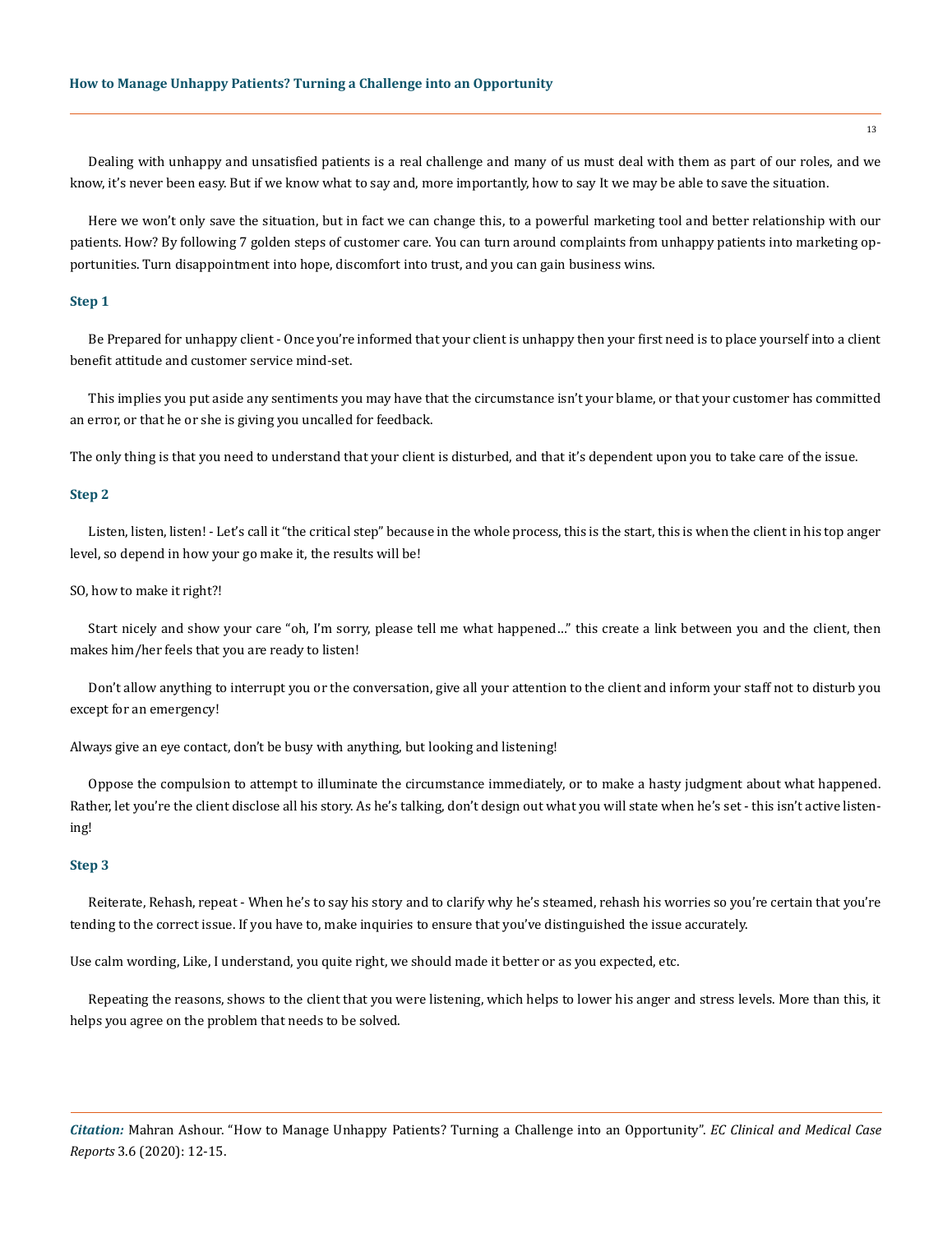## **Step 4**

Show empathy and Apologize - After you've heard and understood the problem, show your empathy, and that you really understand why he is upset.

Make sure that your body language also communicates the same understanding and feeling.

Use nice words such as "if I'm in your shoes, I'd be very upset"

## **Step 5**

Give a solution

There's two ways of giving a solution:

- 1. if you sure of what will make the client pleasant, tell him that you going to fix and correct the situation, e.g. I know that the filler we made last week, didn't give you the expected results, I'll redo it for you, and it will be FOC.
- 2. If you're not sure what the client wants from you, or if they resist your proposed solution, then give her the power to choose. Ask her to identify what will make her happy., for instance, you could say, "If you allow me, I'd love to hear what will make you happy and if it's in my hand I'll get it done".

#### **Step 6**

Immediate Action and After - Once you've both concurred on an answer, you must make a move promptly. Clarify each progression and steps that you will take to settle the issue to your client.

If he needs to call back or to follow up, ensure that he has your name and contact details. This gives him a sentiment of control since she can get hold of you again if he needs to.

Once the circumstance has been settled, follow up with your client after couple of days to ensure that she's content with the determination. At whatever point you can, go beyond his/her desires. For example, you could send her a blessing testament, give her an incredible markdown on her next visit, or send her a written apology letter.

## **Step 7**

Ask for feedback and recommendation - Your last advance is to diminish the danger of the circumstance happening once more.

On the off chance that you haven't effectively done as such, recognize how the issue began, was there a bottleneck that hindered shipment? Did one of the staff didn't do his job?

Discover the roots of the issue and ensure it settled quickly, at that point consider keeping your clients happy, so you can enhance the way that you get things done.

Occasionally a client may become verbally abusive at you or your team. Know in advance what you'll tolerate, and what you won't. If things escalate, you may need to be assertive, and stand up for yourself, or even walk away from the situation to give the client time to cool down.

*Citation:* Mahran Ashour. "How to Manage Unhappy Patients? Turning a Challenge into an Opportunity". *EC Clinical and Medical Case Reports* 3.6 (2020): 12-15.

14